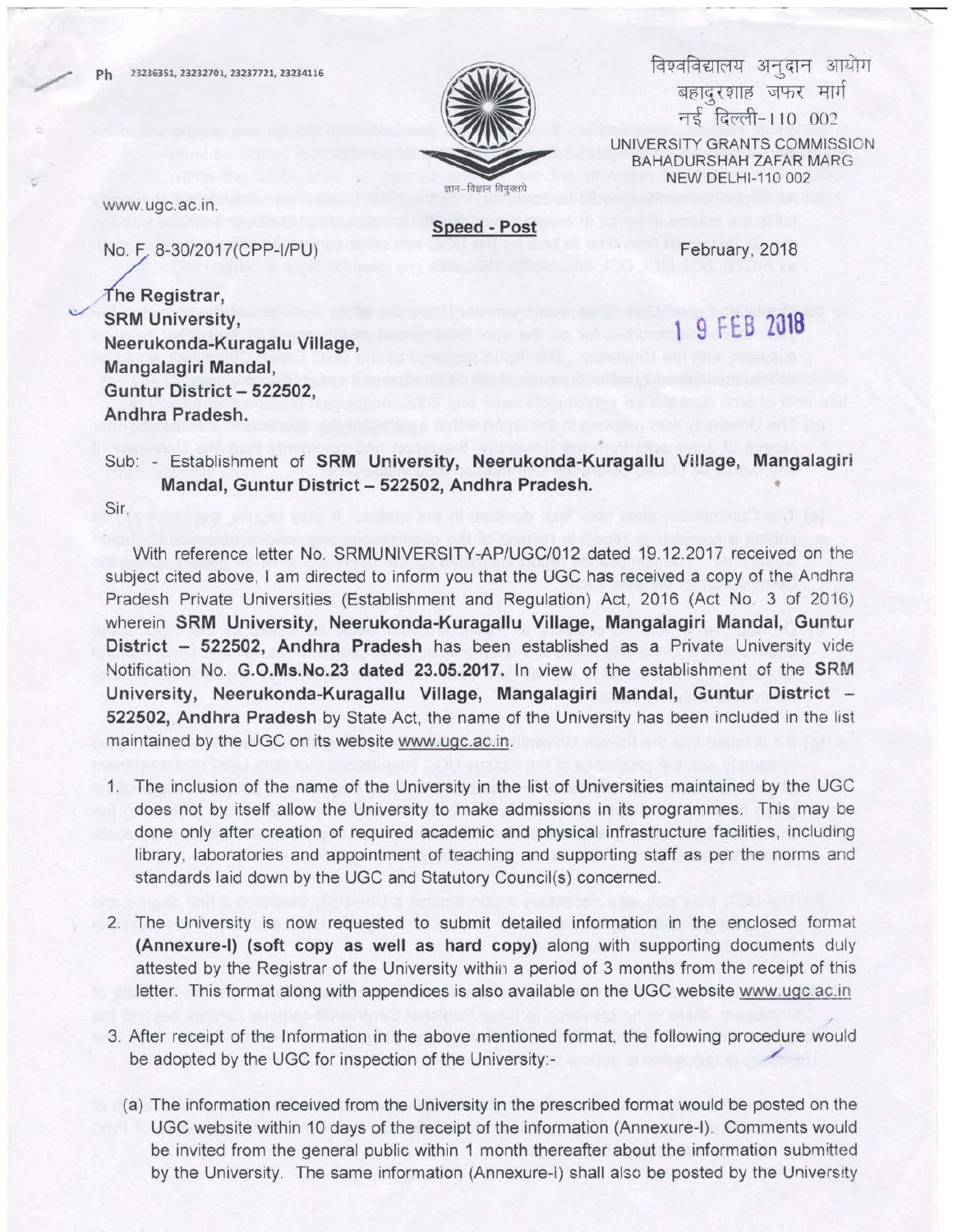on its website immediately. The comments received from the general public would be placed before the visiting UGC Expert Committee for perusal.

- (b) An Expert Committee would be constituted by the UGC to ascertain whether the University fulfils the criteria in terms of programmes, faculty, infrastructural facilities, financial viability, etc. as laid down from time to time by the UGC and other concerned statutory bodies such as AICTE, BCl, MCl, DCl, lNC, NCTE, PCl, etc.
- (c) The UGC Expert Committee would visit the University within 3 months of the receipt of the information (Annexure-l) for on the spot assessment of infrastructure and other facilities available with the University. The report prepared by the UGC Expert Committee would be sent to the University within 2 weeks of the completion of the visit for comments.
- (d) The University may respond to the report within a period of two weeks after its receipt. After receipt of comments from the University, the report and comments from the University, if any, would be placed before the Commission for consideration.
- (e) The Commission shall take final decision in the matter. lt may require the University to submit a compliance report in respect of the observations/suggestions of the UGC Expert Committee. The compliance report submitted by the University shall be placed before the Commission for consideration.
- (f) On approval of the Commission, an Approval Letter would be issued by the UGC to the effect that the University fulfills the criteria in terms of programmes, faculty, infrastructural facilities, financial viability, etc. as laid down from time to time by the UGC and other concerned statutory bodies.
- (g) lf it is found that the Private University has, even after getting an opportunity to do so, failed to cornply with the provisions of the various UGC Regulations including UGC (Establishment of and maintenance of standards in Private Universities) Regulations, 2003 and suggestions given by the UGC Expert Committee, the Commission may pass an order prohibiting the University from offering any course for the award of the degree and/or the post-graduate degree/diploma, as the case may be, till the deficiency is rectified.
- (h) The UGC may also take necessary action against a University awarding a first degree and /or a post-graduate degree, which are not specified by the UGC and inform the public in general through a public notification.
- 4. As per the judgment of the Hon'ble Supreme Court in the case of Prof. Yashpal Vs.State of Chhattisgarh, there is no provision to have Regional Centres/off-campus centres beyond the territorial jurisdiction of the State. ln view of the judgement of Hon'ble apex court, the University is requested to adhere to the following:
	- a. No off-campus centre(s) is opened by the University outside the territorial jurisdiction of the State in view of the judgement of Hon'ble Supreme Court of lndia in case of Prof. Yashpal vs. State of Chhattisgarh.